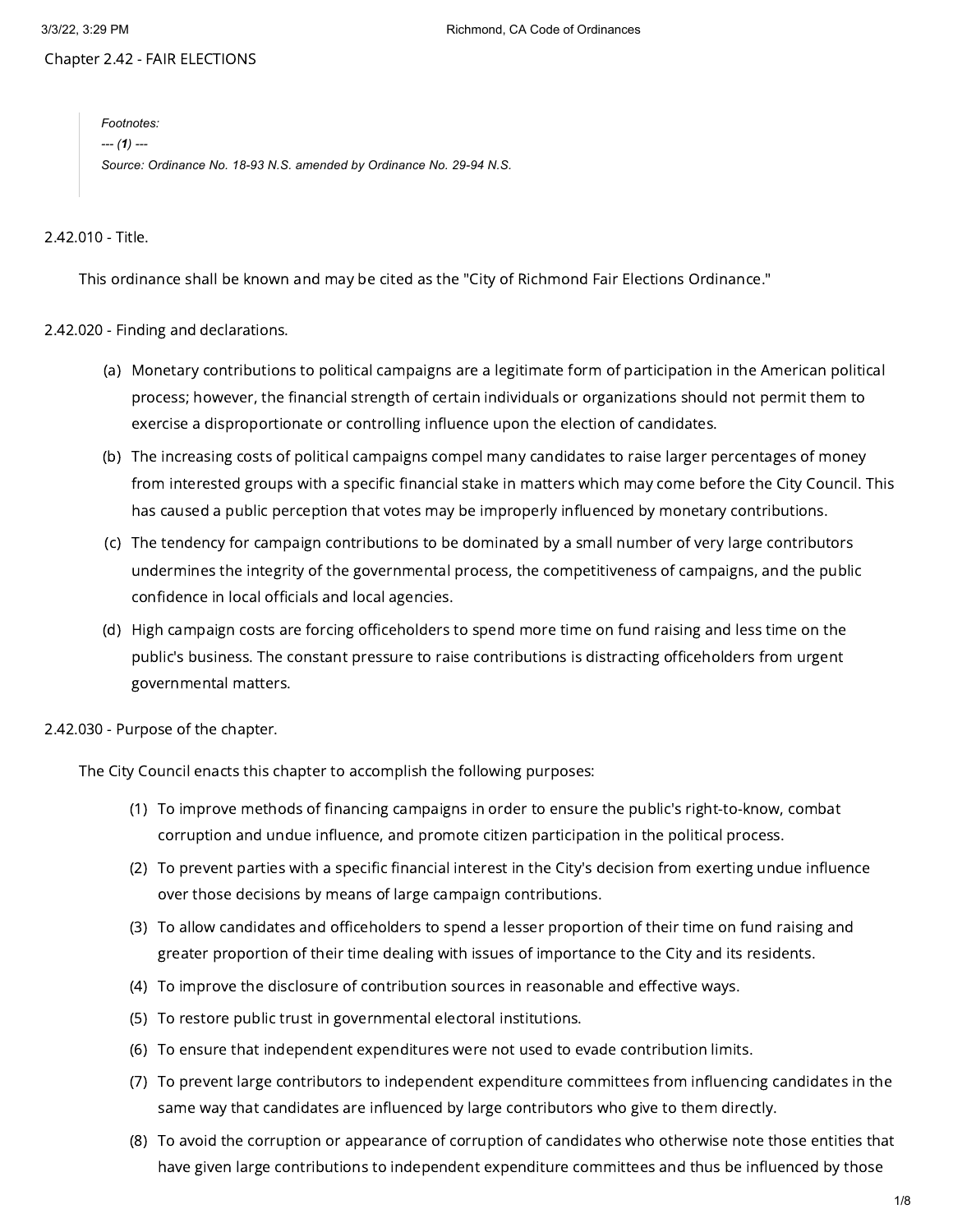large contributions to the independent expenditure committees.

(9) To reduce the political quid pro quo by candidates who might be more inclined to provide favors and attention to those entities that, without this chapter, would have contributed large sums to the candidate's campaign through the independent expenditure intermediary.

2.42.040 - Definitions.

Unless otherwise specifically provided in this Ordinance or required by the context, the words and phrases in this chapter shall have the same meanings as in the California Elections Code and the Political Reform Act of 1974 (Government Code Section 8100, et seq.) and regulations adopted thereunder.

"Campaign statement" means any itemized report of campaign contributions and/or expenditures which a candidate or any person is required to file under the California Elections Code, the Political Reform Act of 1974 (California Government Code Sections 81000, et seq.), the Richmond Municipal Code, and any regulations adopted under the foregoing legislation.

"Candidate" means a candidate for election to the Richmond City Council or to the office of Mayor of the City of Richmond; and if the candidate is elected, means the officeholder.

"Candidate-controlled committee" means a committee which is controlled by a candidate, or which acts jointly with a candidate in connection with the making of expenditures. A candidate controls a committee if the candidate, his or her agent, or any other committee which he or she controls has a significant influence on the actions or the decisions of the committee.

"Candidate's designated committee" means the controlled committee designated by the candidate to receive contributions or make expenditures for his or her campaign, as declared in a signed statement filed with the City Clerk pursuant to Section [2.42.070\(](https://library.municode.com/)b) of this chapter.

"City" means the City of Richmond.

"City Council" means the City Council of the City of Richmond.

"Contribution":

- (1) "Contribution" means a payment, a forgiveness of a loan, a payment of a loan by a third party, or an enforceable promise to make a payment except to the extent that full and adequate consideration is received unless it is clear from the surrounding circumstances that it is not made for political purposes. An expenditure made at the behest of a candidate, committee or elected officer is a contribution to the candidate, committee or elected officer unless full and adequate consideration is received for making the expenditure.
- (2) The term "contribution" includes the candidate's own money or property used on behalf of his or her candidacy; the granting of discounts or rebates not extended to the public generally, or the granting of discounts or rebates by television and radio stations and newspapers not extended on an equal basis to all candidates for the same office; the payment of compensation by any person for the personal services or expenses of any other person if such services are rendered or expenses incurred on behalf of a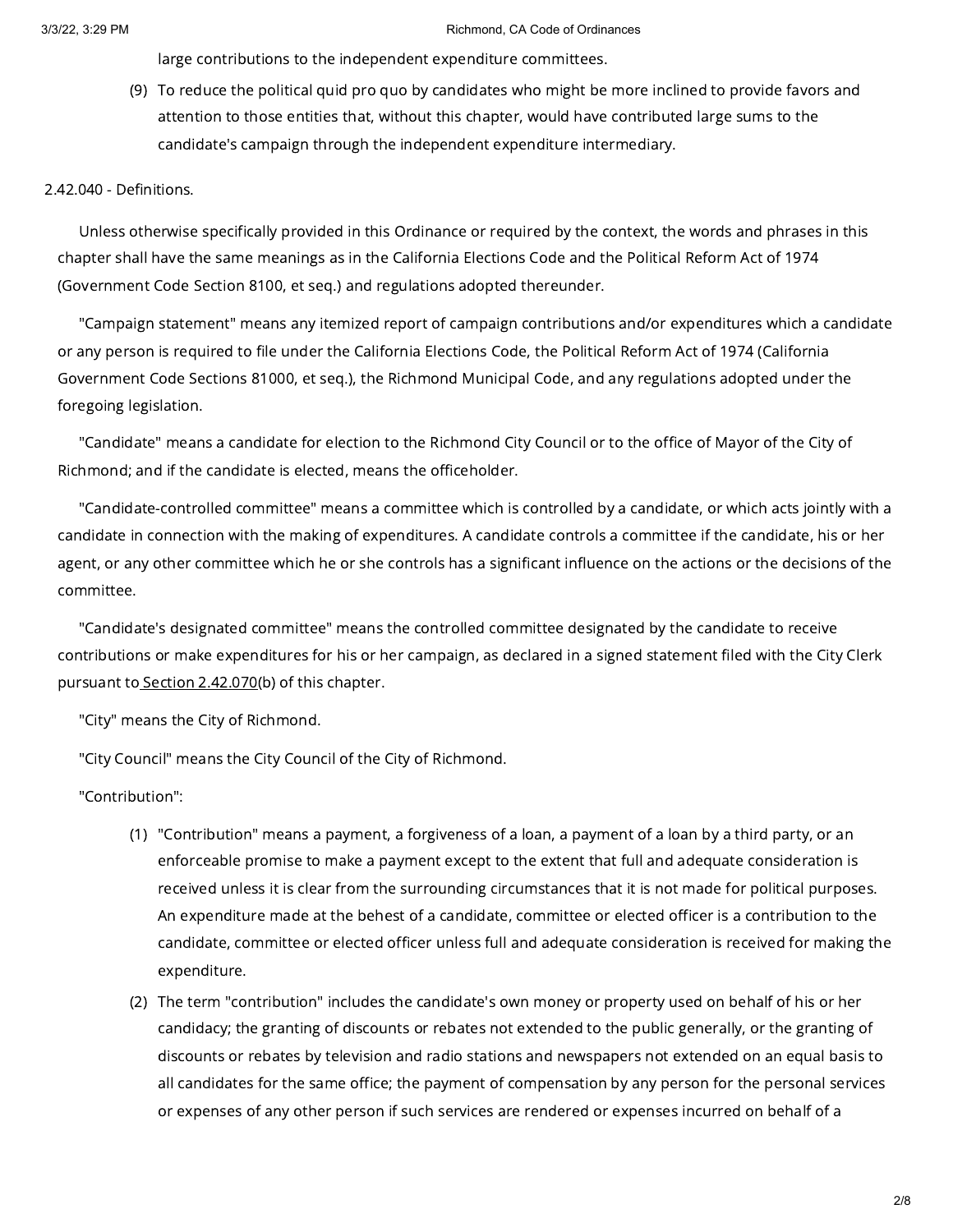candidate or committee without payment of full and adequate consideration; a loan or extension of credit to the candidate on terms not generally available to the public, not made in the ordinary course of business of the contributor, and made without payment of full and adequate consideration.

- (3) The term "contribution" further includes any-transfer of anything of value received by a committee for another committee, unless full and adequate consideration is received.
- (4) The term "contribution" does not include amounts received pursuant to an enforceable promise to the extent such amounts have been previously reported as a contribution. However, the fact that such amounts have been received shall be indicated in the appropriate campaign statement.
- (5) The term "contribution" does not include a payment made by an occupant of a home or office for costs related to any meeting or fundraising event held in the occupant's home or office if the costs for the meeting or fundraising event are \$500 or less.
- (6) Notwithstanding the foregoing definition of "contribution," the term does not include volunteer personal services or payments made by any individual for his or her own travel expenses if such payments are made voluntarily without any understanding or agreement that they shall be, directly or indirectly, repaid to him or her.
- (7) A contribution to the candidate's designated committee is deemed a contribution to the candidate.

"Election cycle" means the period starting on the effective date of this ordinance and ending on December 31, 1993, for candidates seeking office in the November, 1993, City election, and shall mean the period starting on the effective date of this ordinance and ending on December 31, 1995, for candidates seeking office in the November, 1995, City election; and thereafter, the "Election Cycle" shall mean the period starting on the first day of January following the last November election for the office of Mayor or for a City Council seat and ending on the 31st day of December following the next election for the Office of Mayor or the same City Council seat.

"Independent expenditure committee" means any person who makes independent expenditures supporting or opposing a candidate for City Council or Mayor in the City of Richmond only and the expenditure is not made to or at the behest of the affected candidate.

"Mayor" means the Mayor of the City of Richmond.

"Non-monetary contribution" shall be valued as a contribution at the true or estimated fair market value of the goods, services, or facilities contributed to the campaign. A fair market value is the price that a person would be required to pay to acquire the same goods or services in the open market place.

"Person" means an individual, proprietorship, firm, partnership, joint venture, syndicate, labor union, business trust, company, corporation, association, committee, candidate-controlled committee, broad based political committee, political committee, and any other organization or group of persons acting in concert.

2.42.050 - Campaign contribution limitations.

- (a) Limitations on Contributions.
	- (1) No person shall make to any candidate or independent expenditure committee and no candidate or independent expenditure committee shall solicit or accept any contribution which would cause the total amount contributed by that person to that candidate or independent expenditure committee to exceed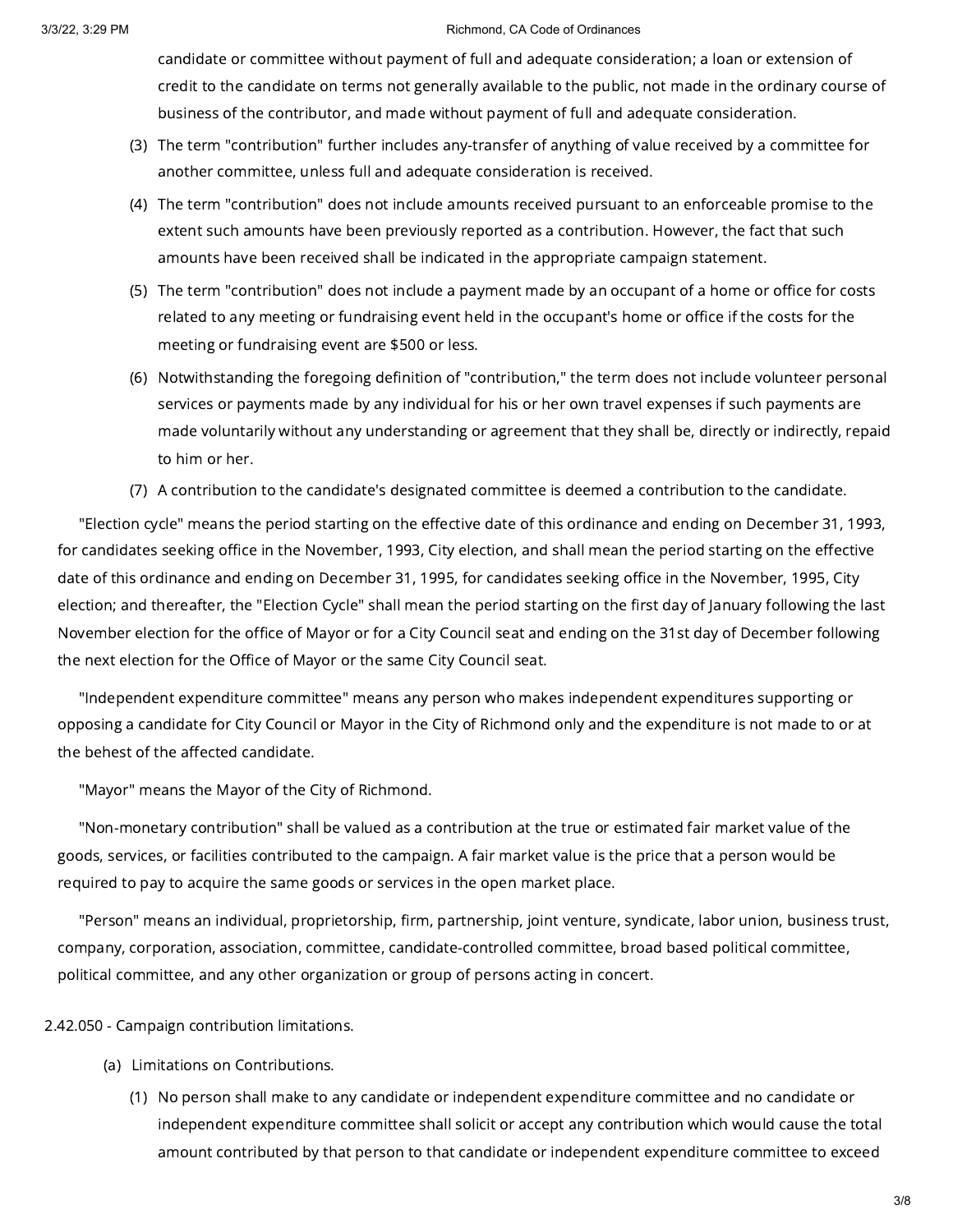\$2,500 in each election cycle.

- (2) No person shall make an anonymous contribution or contributions to a candidate, and no candidate shall accept or solicit an anonymous contribution, totaling one hundred dollars (\$100) or more in an election cycle.
- (3) A candidate shall maintain a written record of the name and address of each person from whom contributions of one hundred dollars (\$100) or more are received in an election cycle.
- (4) The limitation on contributions provisions of <u>Section [2.42.050](https://library.municode.com/)(</u>a)(1) shall not apply to a candidate's contribution or loan of his or her own personal funds to his or her own designated committee.
- (b) Return of Excess Contributions. A contribution need not be reported, nor shall it be deemed accepted, if it is not cashed, negotiated, or deposited and is returned to the contributor before the closing date of the campaign statement on which the contribution would otherwise be reported.

2.42.060 - Limitations on transfers from candidate-controlled committees.

- (a) Contributions received by a candidate-controlled committee after the effective date of this ordinance shall be subject to the contribution limitations set forth in this chapter when such contributions are transferred to the candidate's designated committee.
- (b) The following method shall be utilized to calculate the amount that is in compliance with the contribution limitations.
	- (1) The candidate shall review the contributions which have been received by the candidate-controlled committee after the effective date of this chapter, beginning with the last contribution received and working back in time until the total amount of cash and cash equivalents held by the candidate-controlled committee is reached.
	- (2) Should the review indicate that the aggregate amount of contributions from a contributor in the candidate-controlled committee account and in the designated committee account exceeds any applicable limitation, the total amount that may be transferred shall be reduced by the amount in excess of the applicable contribution limitation.

### 2.42.070 - Disclosure.

- (a) Disclosure.
	- (1) The information required to be recorded by a candidate under<u> Section [2.42.050](https://library.municode.com/)</u> shall be disclosed in a written report to the City Clerk as of and at the required filing date of any campaign statement. If the information required to be disclosed has been compiled in another document which the candidate is required to prepare, that document may be filed with the City Clerk in lieu of the statement required herein.
	- (2) In addition to the statements required to be filed under the California Political Reform Act of 1974 or the Richmond Municipal Code, each candidate shall file with the City Clerk a statement disclosing the name and address of any contributor of a loan or extension of credit made to the candidate on terms not generally available to the public, not made in the ordinary course of business of the contributor, and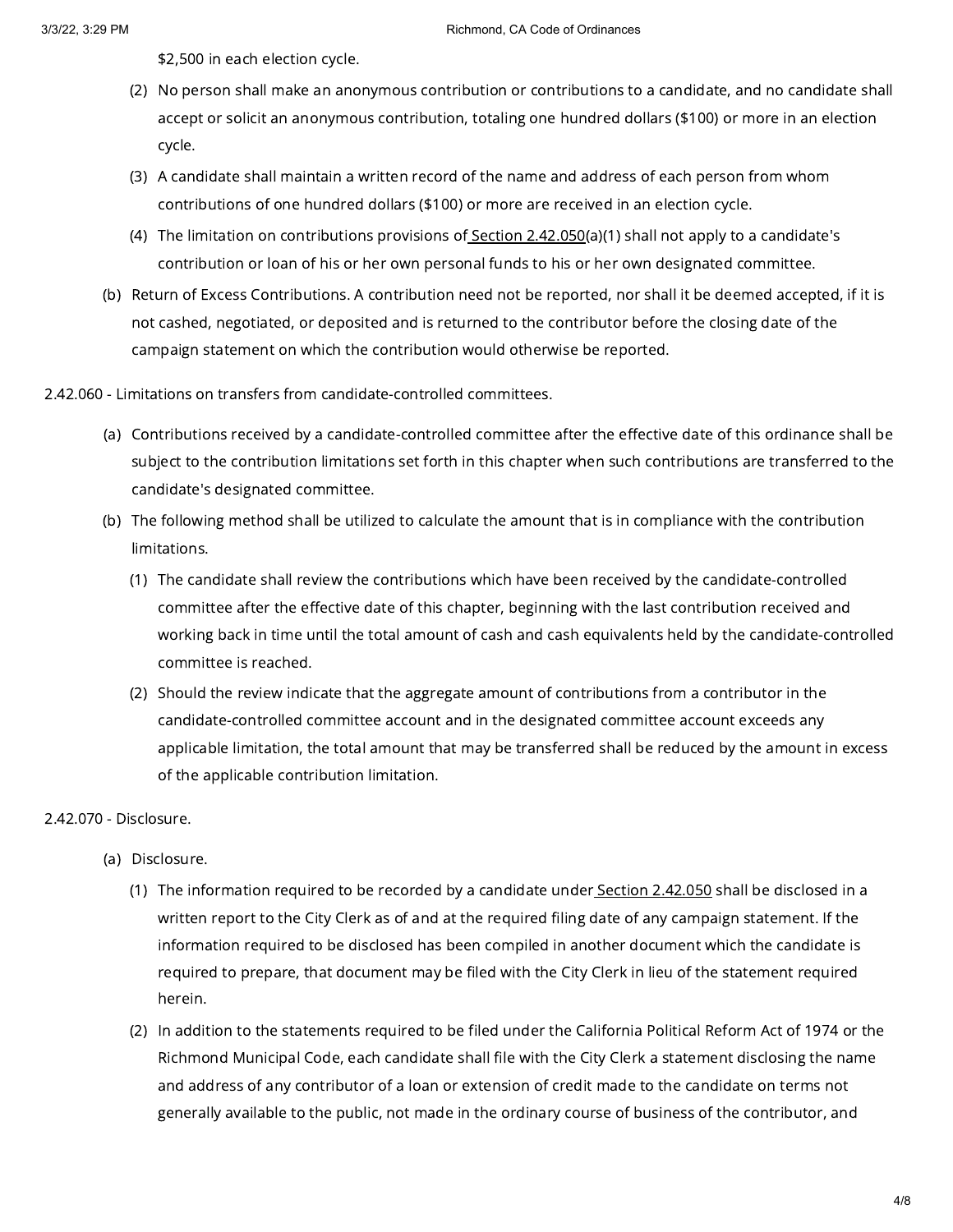made without payment of full and adequate consideration. If the information required to be disclosed has been compiled in another document which the candidate is required to prepare, that document may be file with the City Clerk in lieu of the statement required herein.

- (b) Designated Committee Statement.
	- (1) Each candidate shall file a statement with the City Clerk naming one committee as the candidate's designated committee for the duration of the election cycle. The designated committee may not be changed during the election cycle. All other committees controlled by the candidate are prohibited from receiving contributions for expenditure in the candidate's campaign for the election for which the designated committee was selected, and from making expenditures on behalf of the candidate's campaign for the election for which the designated committee was selected, except as transfers of funds from other, candidate-controlled committees to the designated committee are permitted within the limits set by this ordinance, and within any limits set by the California Political Reform Act of 1974.
	- (2) The statement required b<u>y Section [2.42.070](https://library.municode.com/)(</u>b)(1) of this ordinance shall be in the following form:

"I, [name of candidate], declare that [name of designated committee and ID number, if available] is the only candidate-controlled committee I shall allow to receive contributions for, or make expenditures on behalf of, my campaign for the election of [date of election]."

- (3) The statement required by <u>Section [2.42.070](https://library.municode.com/)</u>(b)(1) of this chapter shall be signed and dated by the candidate, and shall be filed with the City Clerk before any expenditures are made in the election campaign or any contributions are solicited or accepted for the election campaign; except that the statement shall not be required to be filed until 14 days after the passage of the ordinance codified in this chapter.
- (c) Ownership of Non-Individual Contributors. Each candidate shall ascertain and disclose, on the campaign statement or in a separate statement filed with the City Clerk attached to each campaign statement covering the period partly or wholly within the election cycle, the name and address of each person who holds at least 50 percent ownership or equity interest in a non-individual contributor of contributions totaling one hundred dollars (\$100) or more. A non-individual contributor shall provide to the candidate the name and address of each person required by this section to be disclosed at the time the contribution is made, and in no event later than the closing date of the campaign reporting period in which the contribution is made. The candidate shall inform each non-individual contributor of contributions of one hundred dollars (\$100) or more of its obligation to provide the information required by this section. No candidate designated committee, or designated committee's treasurer shall be liable for failure to make the disclosure required by this section if the name and address information has not been timely provided by the non-individual contributor, unless the candidate, designated committee, or designated committee's treasurer knew or had reason to know the facts requiring disclosure.
- (d) Press Disclosure. The City Clerk shall, three (3) working days after any filing or payment deadline, disclose to the public by press release the name of any candidate who has failed to file any statements required under this chapter in the current election or who has failed to pay to the City in a timely manner any fees owed from or resulting from fees imposed by the City for the campaign and/or in previous elections.
- (e) Filing of Non-Richmond Committee Reports. Any committee, as defined under Government Code Section 82013, domiciled outside of the City of Richmond which makes contributions or independent expenditures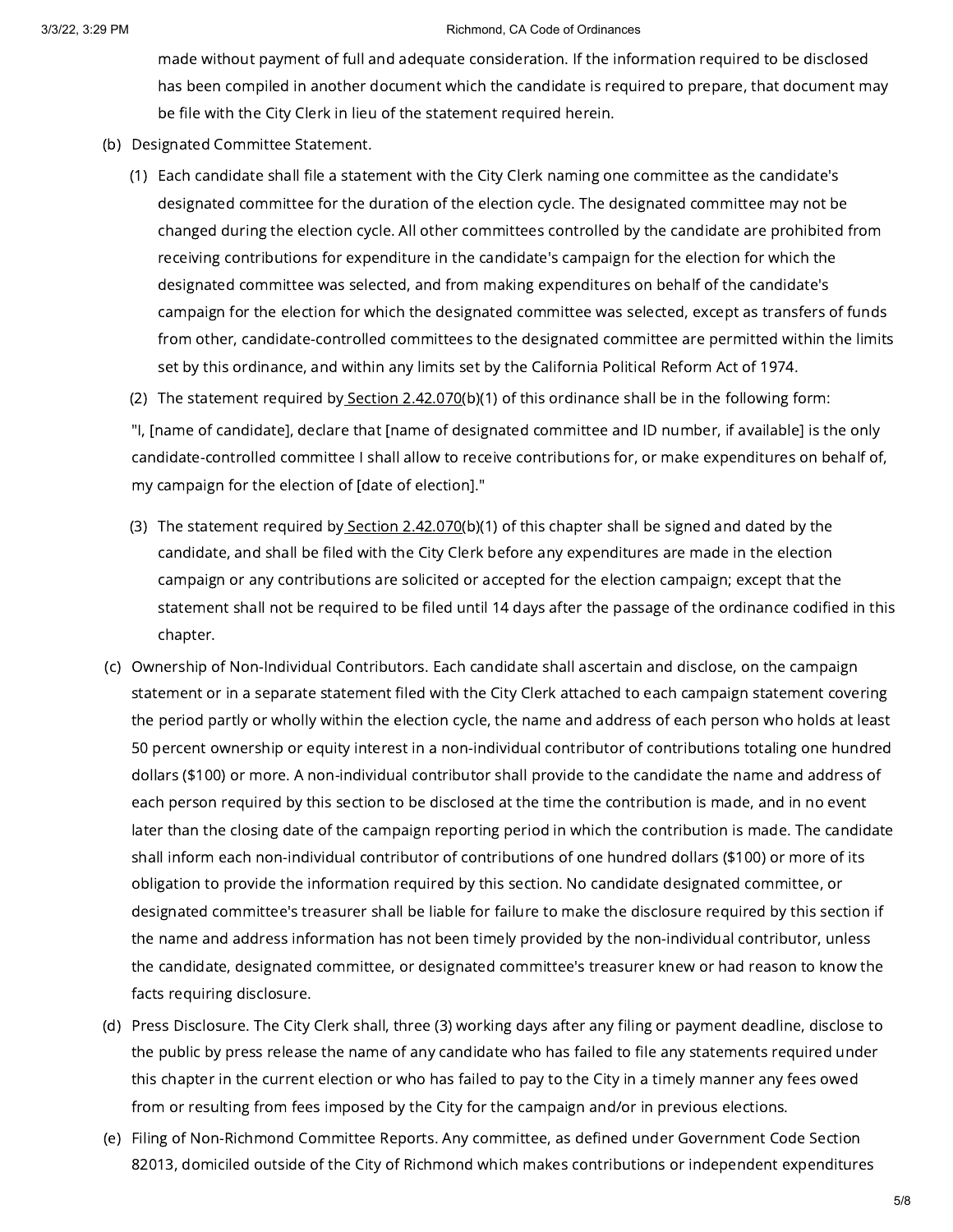for or against any candidate for City Council or Mayor or for or against any local ballot measure which is being voted upon only in the City of Richmond shall file with the City Clerk a copy of all campaign statements required to be filed under the California Political Reform Act of 1974. The deadline for filing such campaign statements with the City Clerk shall be the same deadline for filing campaign statements with the California Secretary of State or any County Clerk as set forth in the California Political Reform Act of 1974.

### 2.42.075 - Required disclosure on mass mailings.

- (a) Any committee, including a primarily formed committee as defined by Government Code Section 82047.5, that makes, during the calendar year in which the election is held, more than five thousand dollars in independent expenditures for or against a candidate for City office, or more than five thousand dollars in expenditures for or against the qualification, or passage, of a City ballot measure, shall provide the following information in a clear and legible manner on the front page of any mass mailing (delivered to residences by any means including hand delivery) by the committee in the election for which the expenditures were made:
	- (1) The words "Major funding by:" followed by the following information for each of the three largest contributors who have contributed at least twenty-five hundred dollars to the committee during the oneyear period immediately preceding the date of distribution of the mass mailing, listed in order of the amount of contributions:
		- (A) In the case of an individual, the first and last name and the occupation of the individual shall be stated.
		- (B) In the case of any entity other than an individual or committee, the full name of the entity and its business interests shall be stated.
		- (C) In the case of another committee, the full name of the committee and the name and occupation of the individuals, or name and business interests of the entities, who direct or control the expenditures of the committee shall be stated. For the purposes of this section, a person shall be deemed to direct or control the expenditures of the committee if the person was the largest contributor to the committee for the one-year period immediately preceding the expenditure. If two or more of the largest contributors have contributed the same amount, they shall be listed according to chronological sequence of their contributions, with the most recent contribution listed first.
- (b) When making the disclosures required in subsection (a)(1), the committee must use at least a twelve (12) point font size in contrasting color for all words in that disclosure, except in the event the surface area of the front page of a mass mailing is less than forty (40) square inches, in which case the committee must use at least a ten (10) point font size. The committee shall not place any other text within one-half inch of the disclosures required in subsection (a)(1), except in the event the surface area of the front page of a mass mailing is less than forty (40) square inches, in which case the committee shall not place any other text within one-fourth inch of the disclosures required in subsection (a).
- (c) For purposes of this section "front page" shall mean the envelope, page, or panel where the address appears, or in the case of unaddressed items, any outside panel.
- (d) This section does not apply to communications from an organization to its members.
- (e) No later than 120 days before each municipal election, the City Clerk shall mail to each committee that has previously filed a campaign statement with the City Clerk, except candidate-controlled committees and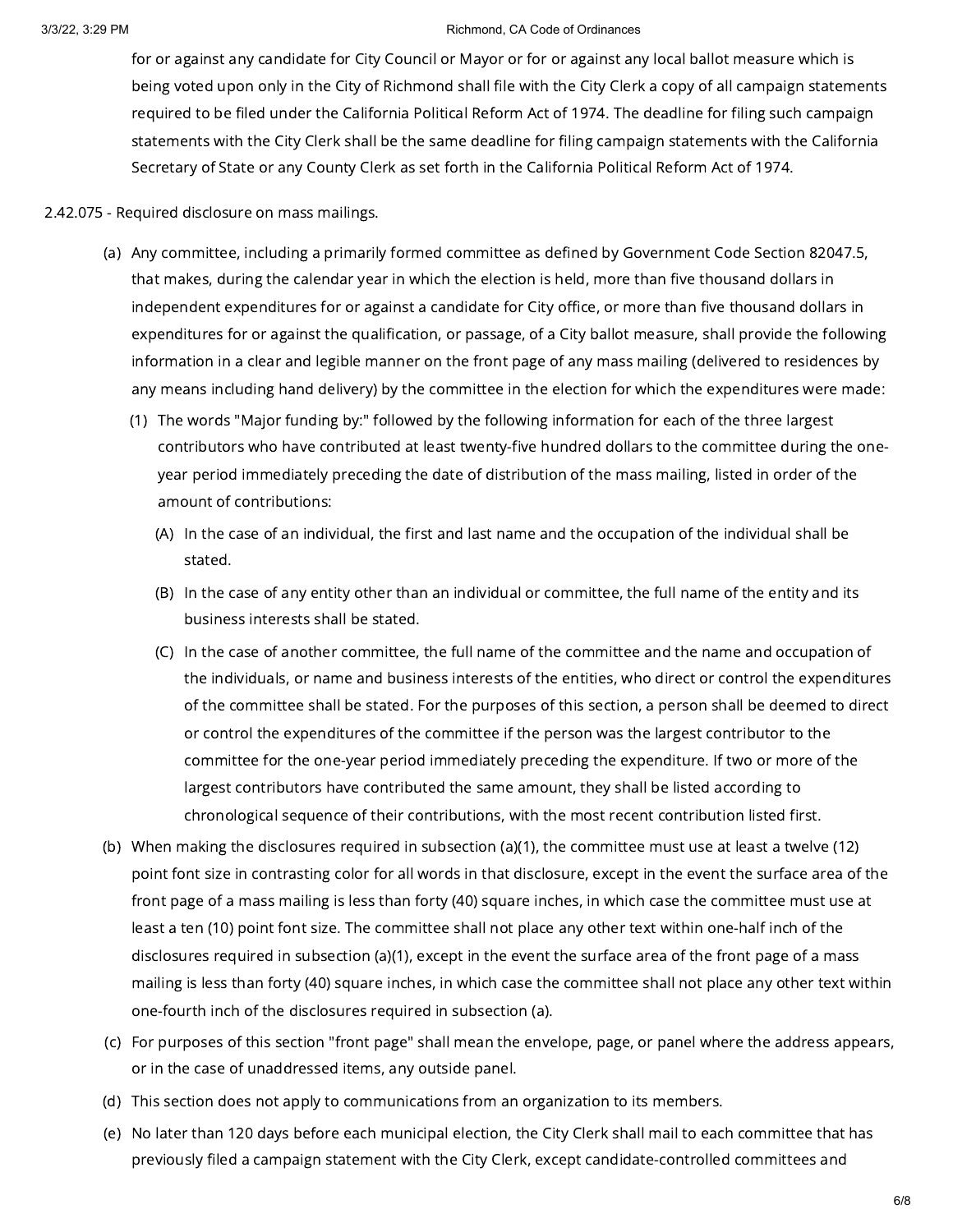committees that have properly terminated their status as committees under State law, a document prepared by the City Attorney that explains the requirements of this section in easy to understand terms. The document may take the form of "frequently asked questions" and may include graphics to illustrate the requirements of this section. The City Clerk shall also provide this document to any entity that qualifies as a committee within the 120-day period before a municipal election.

(Ord. No. 04-12 N.S., 6-19-2012; Ord. No. 11-12 N.S., § 1, 9-18-2012)

## 2.42.080 - Penalties and enforcement.

- (a) Penalties.
	- (1) Civil. Any person who intentionally or negligently violates<u> Section [2.42.050](https://library.municode.com/)</u> or <u>[2.42.060](https://library.municode.com/)</u> of this chapter shall be liable in a civil action for an amount up to \$5,000 for each violation or three times the amount or value of the unlawful contribution, whichever is greater. Any person who intentionally or negligently violates Section [2.42.070](https://library.municode.com/) of this chapter shall be liable in a civil action for an amount up to \$5,000 for each violation or three times the amount not properly reported, whichever is greater. Any person who intentionally or negligently violates Section [2.42.075](https://library.municode.com/) of this chapter shall be liable in a civil action for an amount up to \$5,000 for each violation or three times the cost of the mailing made in violation of this chapter, whichever is greater. The City Attorney is authorized to institute and prosecute any civil action pursuant to this section. Any civil penalties recovered under this section shall be deposited in the Richmond City Treasury.
	- (2) Personal Liability. Candidates and treasurers are responsible for complying with this chapter and may be held personally liable for violations by their committees. Nothing in this chapter shall operate to limit the candidate's liability for, nor the candidate's ability to pay, any fines or other payments imposed pursuant to administrative or judicial proceedings.
	- (3) Joint and Several Liability. If two or more persons are responsible for any violation of this chapter, they shall be jointly and severally liable.
- (b) Enforcement.
	- (1) Campaign Statement Review.
		- (A) The City Clerk shall monitor all campaign statements and shall notify the candidate or committee of any of the following apparent violations of this chapter:
			- (i) Whether the required statements have been timely filed.
			- (ii) Whether the statements conform on their face with the requirements of this chapter.
			- (iii) Whether any reported contributions exceed the allowable maximums established under this chapter.
		- (B) The candidate or committee shall be allowed to correct any reports within five (5) days after receipt of notice of an apparent violation sent by the City Clerk.
	- (2) Civil Injunction Actions. The City Attorney, or any resident, may bring a civil action to enjoin violations of, or compel compliance with, the provisions of this chapter, or for civil penalties under subsection (a)(1) of this section, or both. No resident may commence an action under this subsection without first providing written notice to the City Attorney of the intent to commence an action. The notice shall include a